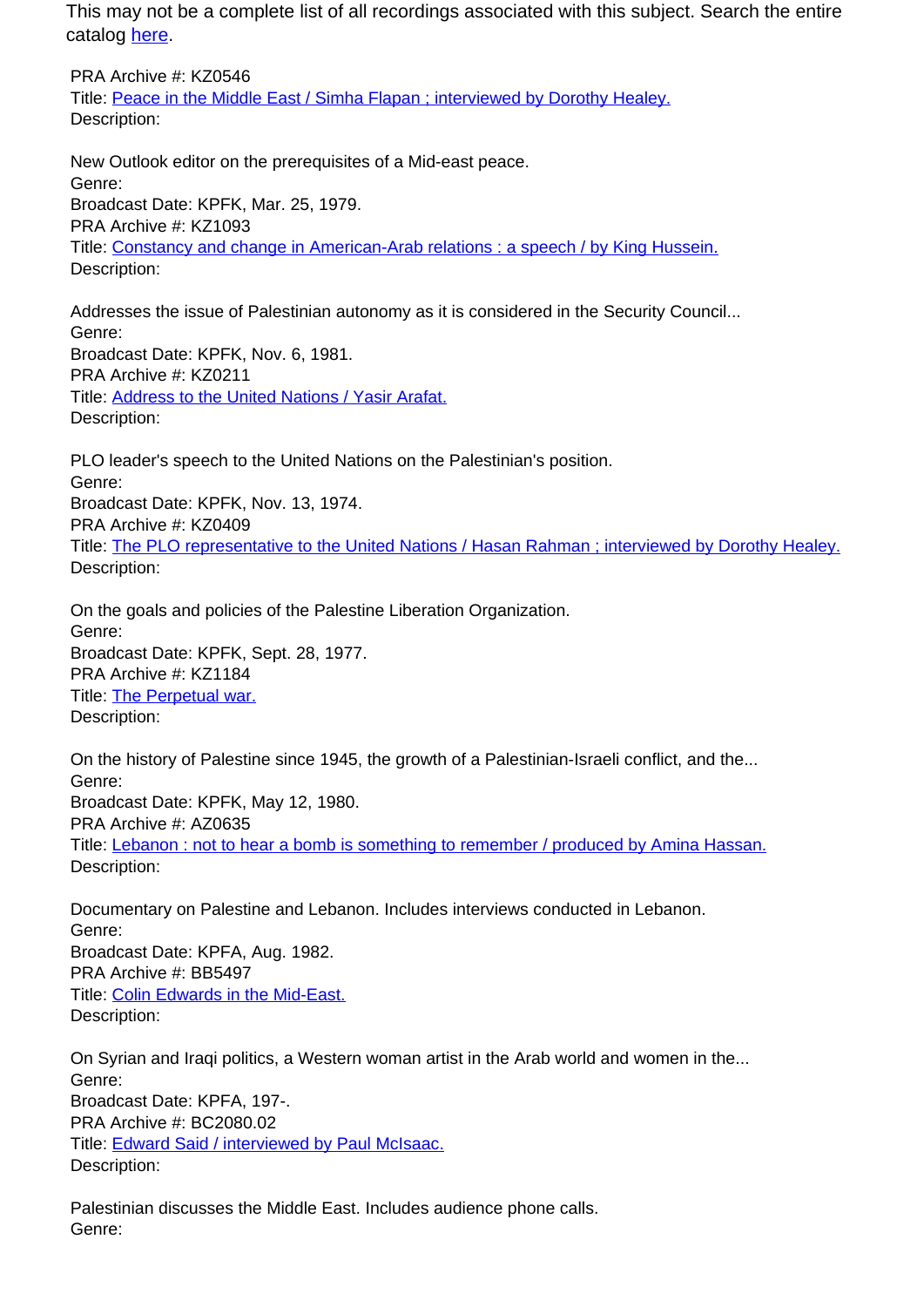This may not be a complete list of all recordings associated with this subject. Search the entire catalog here.

Broadcast Date: WBAI, Nov. 1974. PRA Archive #: BC2083 Title: Israeli-Palestinian debate / moderated by Bonnie Bellow. Description:

Palestinian Salim Fahmawi and Peretz Kidron discuss the Middle East situation. Genre: Broadcast Date: WBAI, 6 Oct. 1974. PRA Archive #: BC2826 Title: The Palestinian movement / Judy Miller, David Gelber and Edward Said. Description:

Discussion of the Palestinian movement.|THE PALESTINIAN MOVEMENT / Judy Miller, David Gelber,... Genre: Broadcast Date: WBAI, 13 June 1972. PRA Archive #: IZ0226 Title: Palestine and Israel / George Greven and John Ruskay. Description:

Two speeches on the growth of the Palestinian-Israeli conflict and the need to overcome anti-... Genre: Broadcast Date: WBAI, Aug. 1, 1975. PRA Archive #: KZ0791 Title: Mirror in the middle east : the psychological dimension of Palestinian-Israeli confrontation / Constance Katzenstein ; interviewed by Debra Cohn. Description:

Psychologist argues that Jews and Palestinians are victims of similar psychological traps in... Genre: Broadcast Date: KPFK, Dec. 19, 1979. PRA Archive #: KZ0839 Title: Israel and Palestine : is time running out for co-existence? / Osama Hamed and Mahmud Ibrahim ; interviewed by Anita Frankel. Description:

Two Palestinians suggest what is needed for peace and how the Israelis are missing their chance... Genre: Broadcast Date: KPFK, Jan. 1980. PRA Archive #: KZ0862 Title: Settling in for a siege : the Israeli consul-general in Los Angeles / Benjamin Navon ; interviewed by Anita Franke. Description:

Official Israeli responses to questions regarding Palestine and resettlement. Genre: Broadcast Date: KPFK, Mar. 13, 1980. PRA Archive #: KZ0906 Title: In the middle of the night, we are exiles... / Simha Flapan ; interviewed by Anita Frankel. Description:

Editor of Israeli English language magazine New Outlook, discusses anti-Palestinian sentiment in... Genre: Broadcast Date: KPFK, June 13, 1980. PRA Archive #: SZ0482.01